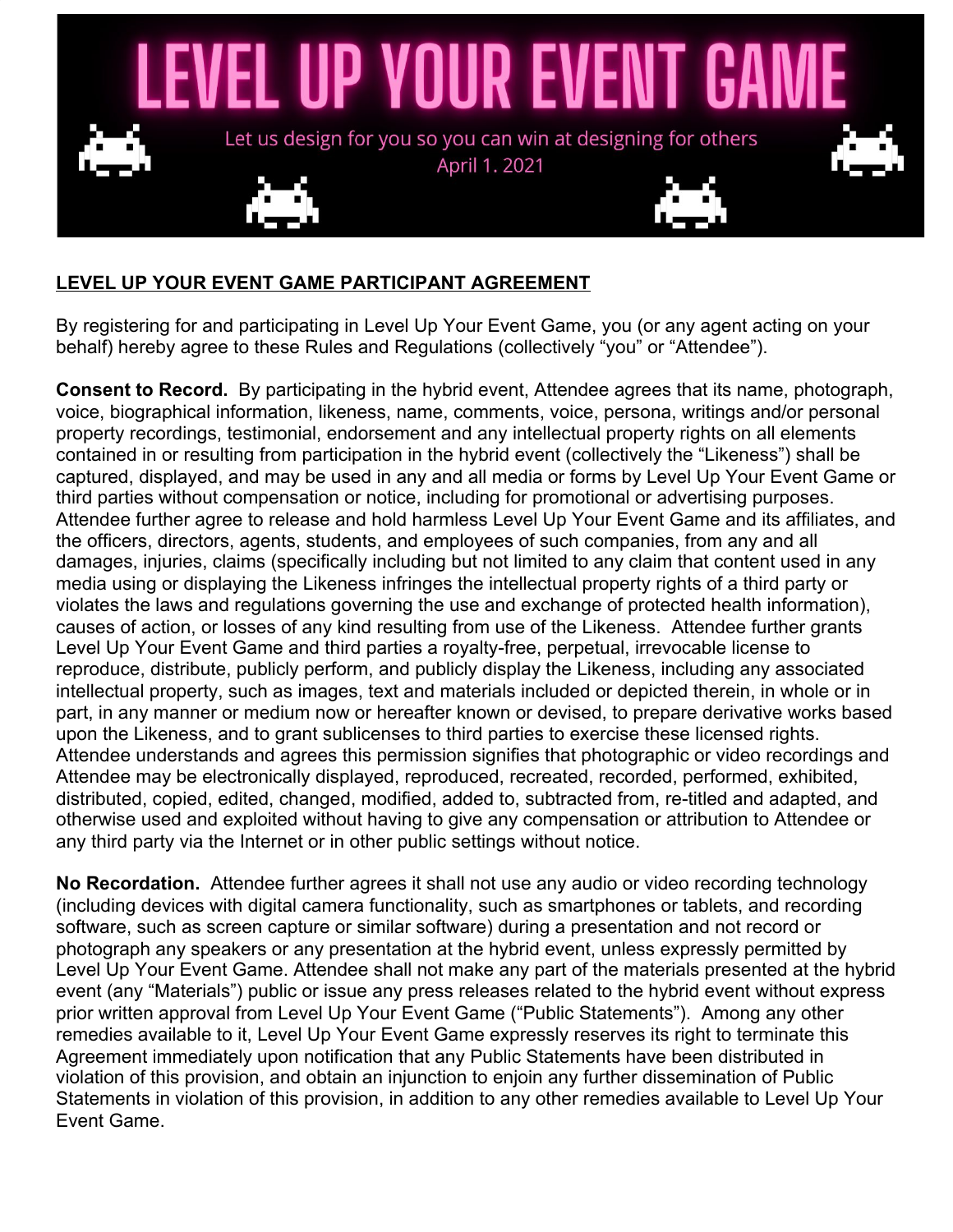**Compliance with Laws.** If you upload or create or otherwise display any materials, images, or content (any "Materials") during the hybrid event, you shall be solely responsible for securing and maintaining compliance with any necessary permits, clearances, licenses, royalties, permissions, or other use restrictions associated with or required by the Materials, and for ensuring that no part of the Materials violates any federal, state, or local law, rule, or regulation, including but not limited to any licensing rules and regulations, or trademark or copyright rules and regulations. You further will be responsible for complying with any rules, regulations, or other obligations of Level Up Your Event Game, including without limitation the Code of Conduct.

**Indemnification.** Attendee, on behalf of yourself, and your successor, heirs and/or assigns (collectively the "Indemnifying Party") agrees, at its own expense, to indemnify, defend, and hold harmless Level Up Your Event Game, its affiliates, officers, agents, and employees (the "Indemnified Party") against any demands, actions, suits, damages, settlements, judgments, costs, liabilities, losses, claim, and expenses, including reasonable attorneys' fees and costs, of whatever kind or nature (collectively "Claims") incurred by the Indemnified Party, as a result of the Indemnifying Party's willful misconduct or negligence in performing its obligations under this Agreement or any other violation of any federal or state law, rule or regulation, including, without limitation, laws, rules, and regulations associated with the use and distribution of personal information, labor or employment laws and regulations, patent law, copyright law, trade secrets, or licensing requirements

**Release.** Attendee hereby agrees it shall release, waive, discharge and further covenants that it shall not sue Level Up Your Event Game, members, attendees, or Level Up Your Event Game's affiliates, or any other participant at, host or sponsor of the hybrid event, or the officers, directors, students, and volunteers of Level Up Your Event Game or its affiliates (collectively, the "Releases"), from and for any liability resulting from my participation in the hybrid event, including any use of the Likeness, any injury to person or property, however caused, arising from, or in any way related to, the hybrid event, even if such injury arises from the misconduct or negligence of the above releases, as applicable. This provision shall survive termination of this agreement.

**Limited Liability Disclaimer.** In no event shall Level Up Your Event Game, or its directors, officers, students, agents, volunteers, or affiliates, be liable for any claim for indirect, special, incidental or consequential damages.

**No Warranty.** Attendee acknowledges that the hybrid event involves participation online, including at the Level Up Your Event Game website or partner website, and such platforms and services (collectively the "Level Up Your Event Game Website") are provided "as is", "as-available" and "with all-faults." Level Up Your Event Game, and its affiliates, makes no representations or warranties as to the Level Up Your Event Game Website or other platform used for the hybrid event. Attendee's access and participation at the hybrid event is at its own risk. To the maximum extent permitted under applicable law, Level Up Your Event Game disclaims all warranties, express or implied, including but not limited to the implied warranties of non-infringement, merchantability and fitness for a particular purpose. Level Up Your Event Game does not warrant that the Level Up Your Event Game website will be uninterrupted, secure, or error-free, that defects will be corrected, or that the Level Up Your Event Game website or the server that makes it available are free of viruses or other harmful components. This provision shall survive termination of this agreement.